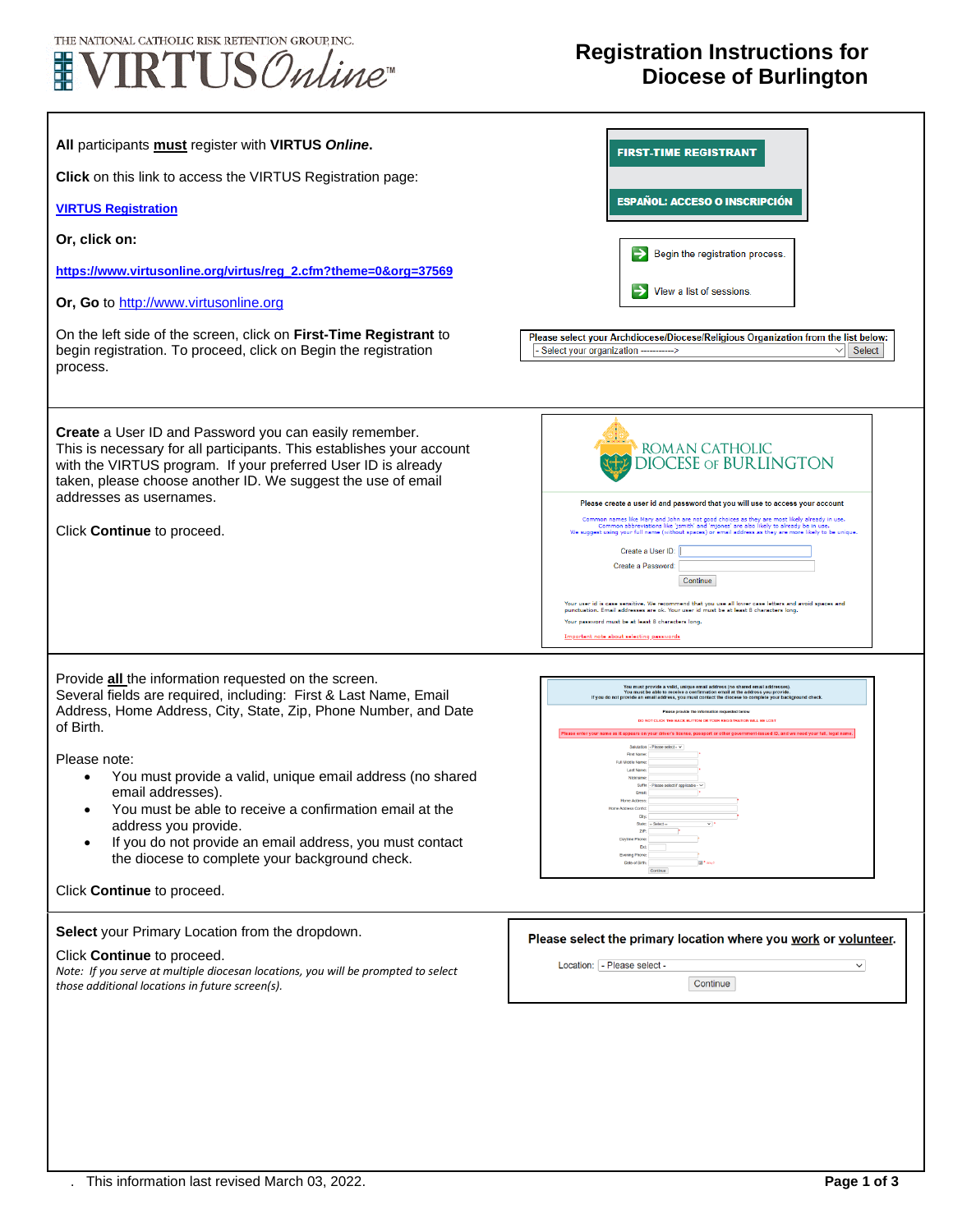



## **Registration Instructions for Diocese of Burlington**

| Your selected location(s) are displayed on the screen.                                                                              | Please select the primary location where you work or volunteer.                                                                                                                                                                                                                              |
|-------------------------------------------------------------------------------------------------------------------------------------|----------------------------------------------------------------------------------------------------------------------------------------------------------------------------------------------------------------------------------------------------------------------------------------------|
|                                                                                                                                     | Location: Catholic Center at UVM (Burlington)<br>◁                                                                                                                                                                                                                                           |
| Select the role that you serve, and a title or description.                                                                         | Please check all that apply. You must select at least one role                                                                                                                                                                                                                               |
|                                                                                                                                     | Please select at least one primary role you perform at this<br>location                                                                                                                                                                                                                      |
|                                                                                                                                     | □ Educator at a diocesan affiliated school<br>includes teachers, principals, administrators, teachers                                                                                                                                                                                        |
| Click Continue to proceed.                                                                                                          | aids                                                                                                                                                                                                                                                                                         |
|                                                                                                                                     | □ Non-educator employee at a diocesan affiliated<br>school                                                                                                                                                                                                                                   |
|                                                                                                                                     | □ Employee at a parish or church                                                                                                                                                                                                                                                             |
|                                                                                                                                     | □ Employee at a residential care facility<br>administered by Vermont Catholic Charities                                                                                                                                                                                                      |
|                                                                                                                                     | □ Employee of the diocese                                                                                                                                                                                                                                                                    |
|                                                                                                                                     | □ Volunteer at a diocesan affiliated school                                                                                                                                                                                                                                                  |
|                                                                                                                                     | □ Volunteer at a parish or church                                                                                                                                                                                                                                                            |
|                                                                                                                                     | □ Priest                                                                                                                                                                                                                                                                                     |
|                                                                                                                                     | Deacon                                                                                                                                                                                                                                                                                       |
|                                                                                                                                     | □ Candidate for ordination                                                                                                                                                                                                                                                                   |
|                                                                                                                                     | If you have a title please enter it below.<br>If you do not have a title, please briefly describe what you do.                                                                                                                                                                               |
|                                                                                                                                     | <b>Title or Position of Service:</b>                                                                                                                                                                                                                                                         |
|                                                                                                                                     | Continue                                                                                                                                                                                                                                                                                     |
| If you are associated with another location(s), you should click yes.<br>Or, choose no to continue.                                 | You have chosen following locations and roles:                                                                                                                                                                                                                                               |
|                                                                                                                                     | <b>Catholic Center at UVM (Burlington)</b>                                                                                                                                                                                                                                                   |
|                                                                                                                                     | • Volunteer at a parish or church $\checkmark$                                                                                                                                                                                                                                               |
|                                                                                                                                     |                                                                                                                                                                                                                                                                                              |
|                                                                                                                                     | Are you associated with any other locations?                                                                                                                                                                                                                                                 |
|                                                                                                                                     | <b>Yes</b><br><b>No</b>                                                                                                                                                                                                                                                                      |
|                                                                                                                                     |                                                                                                                                                                                                                                                                                              |
|                                                                                                                                     |                                                                                                                                                                                                                                                                                              |
| Please review the following and respond:                                                                                            | <b>Diocese of Burlington</b>                                                                                                                                                                                                                                                                 |
|                                                                                                                                     | <b>Code of Conduct</b>                                                                                                                                                                                                                                                                       |
| <b>Code of Conduct</b>                                                                                                              | <b>ROMAN CATHOLIC DIOCESE OF BURLINGTON</b>                                                                                                                                                                                                                                                  |
|                                                                                                                                     | CODE OF CONDUCT FOR CHURCH PERSONNEL WHO WORK WITH MINORS<br>Church personnel who work with minors (anyone under the age of 18) through the                                                                                                                                                  |
| To proceed, please Confirm by clicking on: "I hereby acknowledge<br>that I have read and understand the Code of Conduct." and enter | Diocese of Burlington or any of its parishes or schools have the legal, moral, and religious<br>responsibility to perform their duties in a way that educates and assists - and does not harm-<br>the minors with whom they work. In keeping with that obligation, the Diocese of Burlington |
| your full name and today's date.                                                                                                    | establishes the following <i>Code of Conduct</i> for all who minister to minors in the parishes of the<br>Diocese, teach minors in the schools of the Diocese, coach minors on sports teams<br>connected with the Diocese or any of its parishes or schools, or in any other way work with   |
|                                                                                                                                     | minors throughout the Diocese of Burlington.<br>As one of the teachers, coaches, ministers, employees and/or volunteers who work with<br>minors in or through the Diocese of Burlington, I solemnly pledge that:                                                                             |
| Click on Continue.                                                                                                                  | · I will, to the best of my ability, perform my work in a manner consistent with the<br>mission of the Catholic Church and the Diocese of Burlington and the laws of the state of                                                                                                            |
|                                                                                                                                     | Vermont<br>· I will always remember that I am not a peer of the minors with whom I work, and I will                                                                                                                                                                                          |
|                                                                                                                                     | perform my duties accordingly.<br>• I will partake in the required Safe and Sacred training as outlined in Section VI (E)(2) of the<br>Policies on Ethics and Integrity in Ministry.                                                                                                         |
|                                                                                                                                     | • I will maintain appropriate physical and emotional boundaries with the minors with<br>whom I work.                                                                                                                                                                                         |
|                                                                                                                                     | دة بالأساب                                                                                                                                                                                                                                                                                   |
|                                                                                                                                     | Problems viewing PDF? Click Here<br>I hereby acknowledge that I have read and                                                                                                                                                                                                                |
|                                                                                                                                     |                                                                                                                                                                                                                                                                                              |
|                                                                                                                                     | understand the Code of Conduct.                                                                                                                                                                                                                                                              |
|                                                                                                                                     | Please provide an electronic acknowledgement to confirm you have received                                                                                                                                                                                                                    |
|                                                                                                                                     | the code of conduct document above.<br>Full Name (first, middle and last)*:<br>(John D. Smith)<br>Today's Date*:<br>(mm/dd/yyyy)                                                                                                                                                             |